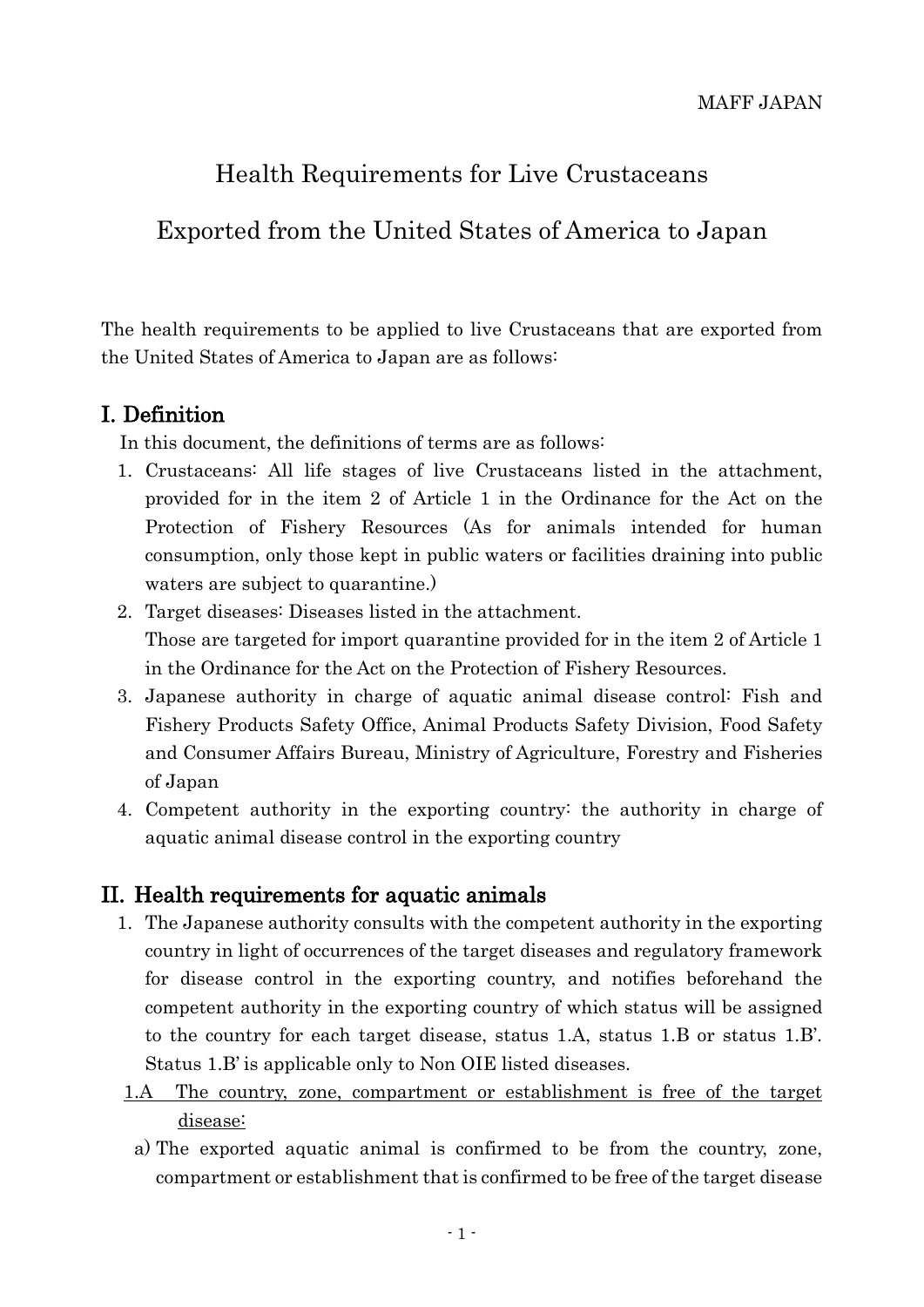under the surveillance by the competent authority in the exporting country based on the OIE code or, if relevant OIE code does not exist, by reference to the OIE code.

- AND
	- b) In the event of an outbreak of the target disease, it shall be notified to the competent authority in the exporting country.
- AND
	- c) The target disease is designated as the target of the official surveillance program of the exporting country in accordance with the OIE code.

1.B The country, zone, compartment or establishment is not free of the target disease:

- a) No occurrence of the target disease has been reported in aquaculture facilities or fishing areas of the exported aquatic animal at least for one year before the export. Mass mortality of unknown cause has not occurred and the competent authority in the exporting country has not imposed any restriction with the intent of disease control.
- AND
	- b) Before exports, the exported aquatic animals (if the exported aquatic animal is eggs or juvenile shrimp, including their broodstock) should be isolated from aquatic animals under different health situation at least for detention periods in the attachment at the isolation facility designated by the competent authority in the exporting country. No clinical signs of diseases should be observed during the isolation period. During the isolation period, a sample of the exported aquatic animals should be taken based on the sampling criteria in accordance with the OIE code (prevalence: 2%, confidence: 95%) under the supervision of the competent authority in the exporting country. All tests must be thoroughly conducted in the following methods and all test results should be negative.
- 1.B' The country, zone, compartment or establishment is not free of the target disease:
	- a) Mass mortality of unknown cause has not occurred at least for one year before the export and the competent authority in the exporting country has not imposed any restriction with the intent of disease control.

AND

b) Before exports, the exported aquatic animals (or, if the exported animal is eggs or juvenile shrimp, including their broodstock) should be isolated from aquatic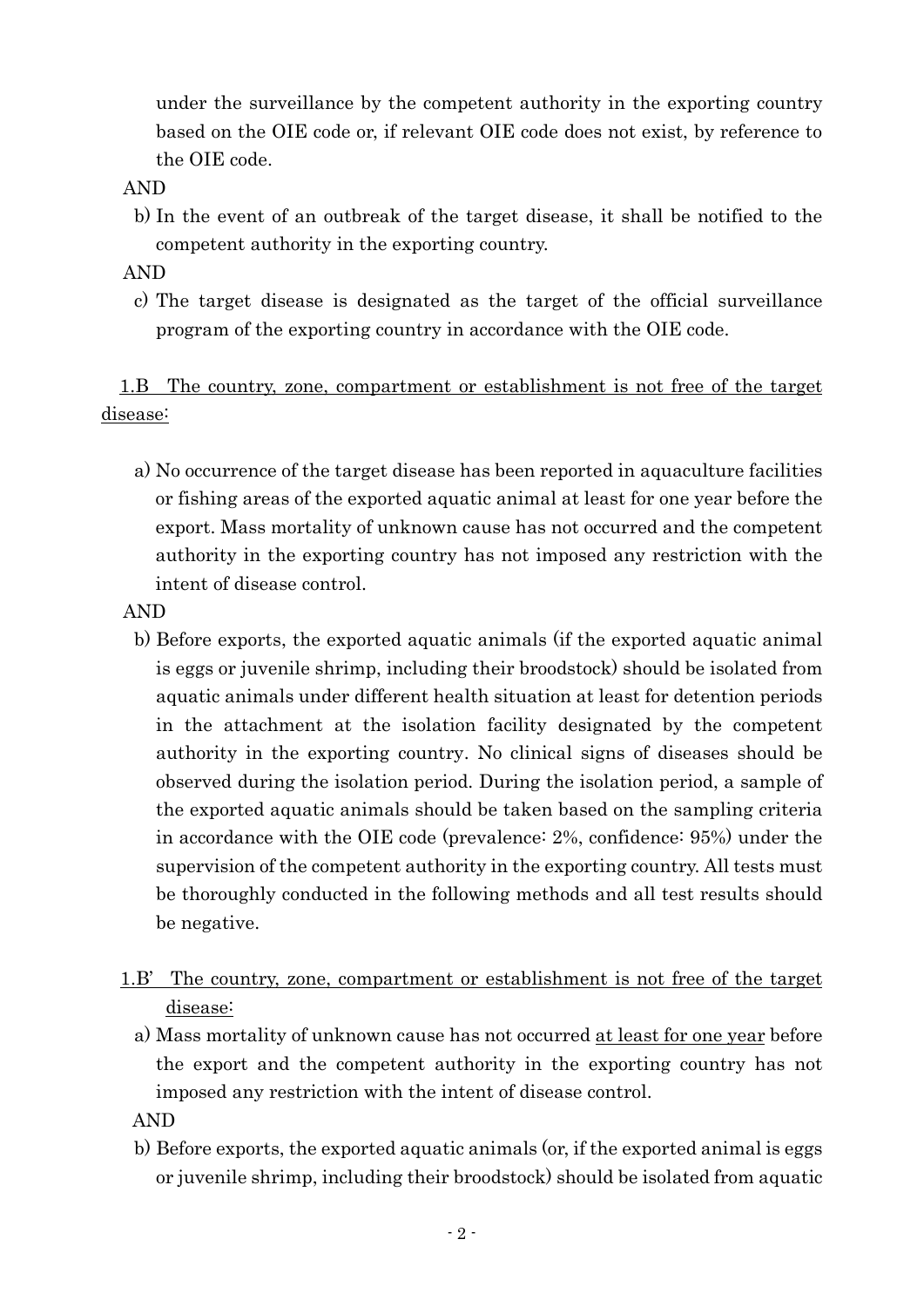animals under different health situation at least for detention periods indicated in the attachment at the isolation facility designated by the competent authority in the exporting country. No clinical signs of the target disease should be observed during the isolation period.

During the isolation period, a sample of the exported aquatic animals should be taken based on the sampling criteria in accordance with the OIE code (prevalence: 5%, confidence: 95%) under the supervision of the competent authority in the exporting country. All tests must be thoroughly conducted in the following methods and all test results should be negative.

|                          | <b>Diseases</b>         | Samples                                                | Diagnostic    |
|--------------------------|-------------------------|--------------------------------------------------------|---------------|
|                          |                         |                                                        | methods       |
| $\mathbf{i}$             | Yellow head disease     | The gills, lymphoid organ or pleopod                   | RT-PCR        |
| $\ddot{\text{ii}}$       | Necrotising             | DNA extracted from hepatopancreas                      | Real-time PCR |
|                          | hepatopancreatitis      |                                                        | or PCR        |
| $\ddot{\text{iii}}$      | Taura syndrome          | RNA extracted from hemolymph or                        | RT-PCR        |
|                          |                         | pleopod                                                |               |
| iv                       | Infectious hypodermal   | DNA extracted from gills, cuticular                    | <b>PCR</b>    |
|                          | and haematopoietic      | epithelium, hemolymph or pleopod                       |               |
|                          | necrosis                |                                                        |               |
| V                        | Acute hepatopancreatic  | DNA extracted from hepatopancreas                      | Nested-PCR or |
|                          | necrosis disease        |                                                        | Duplex PCR    |
| $\overline{\mathrm{vi}}$ | Infectious myonecrosis  | <b>RNA</b><br>extracted<br>from<br>muscle<br><b>or</b> | Nested-PCR or |
|                          |                         | lymphoid organ or pleopod                              | Real-time RT- |
|                          |                         |                                                        | PCR           |
| vii                      | Tetrahedral             | DNA extracted from hepatopancreas                      | <b>PCR</b>    |
|                          | baculovirosis           |                                                        |               |
| viii                     | Covert mortality        | RNA extracted from hepatopancreas                      | Nested-PCR or |
|                          | disease of shrimp       | and midgut or pleopod                                  | RT-PCR        |
| ix                       | Spherical Baculovirusis | DNA extracted from hepatopancreas                      | PCR           |
|                          |                         | and midgut                                             |               |
| X                        | Gill-associated virus   | RNA extracted from the gills or                        | RT-nested     |
|                          | disease                 | lymphoid organ                                         | PCR           |

- 2. The thorough inspections must be conducted by the competent authority or at the facility designated by the competent authority in the exporting country.
- 3. Aquaculture facilities of the exported aquaculture animals must be equipped with basic biosecurity control in accordance with the OIE code under the supervision of the competent authority in the exporting country.
- 4. The exported aquatic animal should be inspected within 10 days prior to the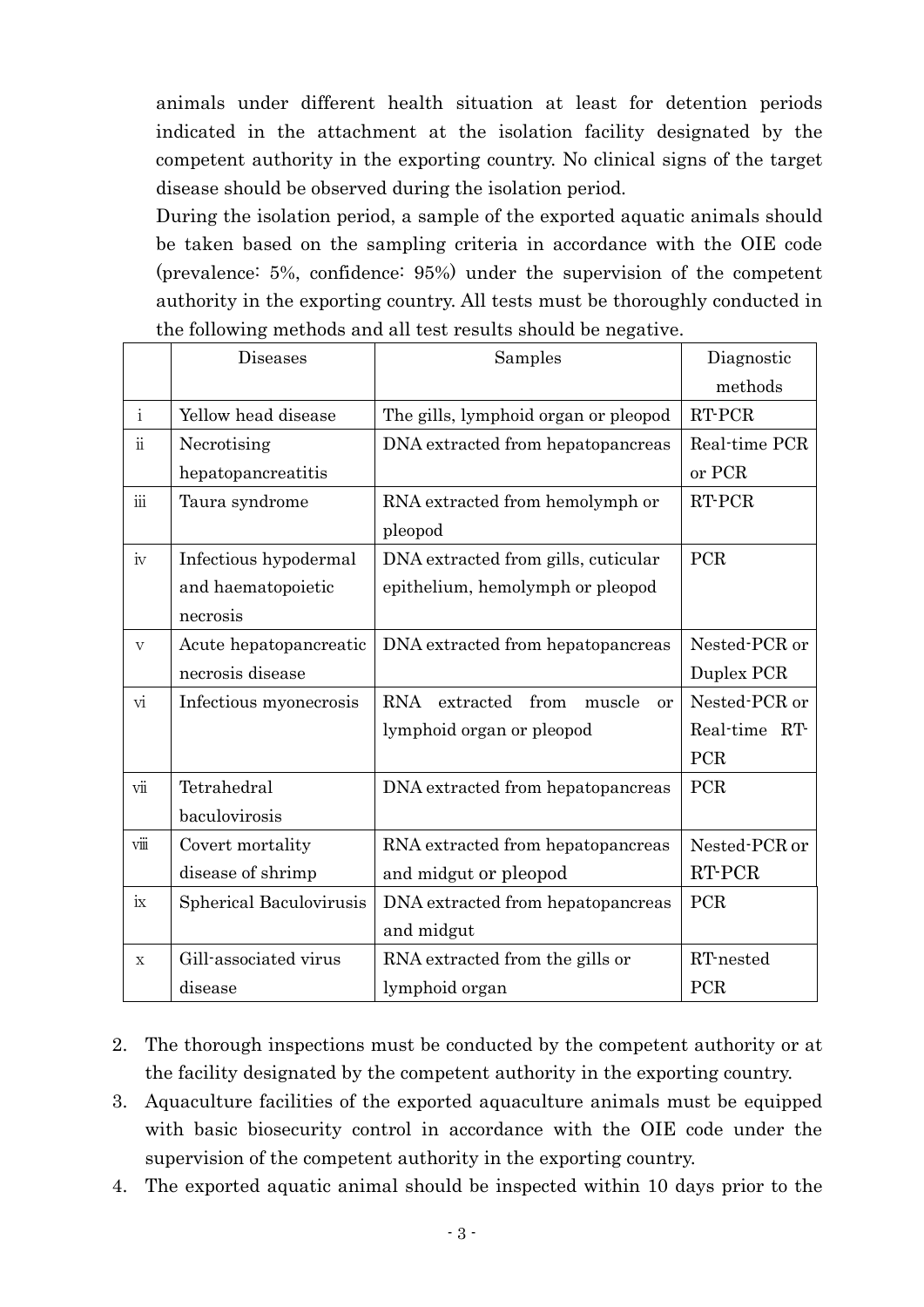export and should not demonstrate any clinical signs of infectious diseases.

5. The exported aquatic animal should not be given any live vaccine for the target disease.

#### III. Requirements for transportation

- 1. Materials such as containers and equipment used for transporting the exported aquatic animal should be new, or washed and disinfected properly.
- 2. Water used for transporting the exported aquatic animal should be free of the pathogen of the target disease or disinfected properly.

### IV. Items on the inspection certificate

The competent authority in the exporting country must issue an inspection certificate which describes in detail the aforementioned items Ⅱ and Ⅲ as well as the following items:

- 1. Name of the competent authority in the exporting country
- 2. Name and address of consignor and consignee
- 3. Name and address of the origin and destination
- 4. Port of embarkation, Date of departure, Means of transport, Flight number/Ship name, Source (Cultured/ Wild), and Use of commodities
- 5. Species (Common name/Scientific name), Life stage, Quantity/Weight
- 6. Target disease status (Disease by disease)
	- $II.A: a)$ , b) and c)
	- Ⅱ.1.B: a) and b) (including information on latest examination)
	- Ⅱ.1.B': a) and b) (including information on latest examination)
- 7. Issue date of Health certificate, Name and address of the issuing authority, Position, Name and signature of certifying official, Official stamp of the competent authority in the exporting country